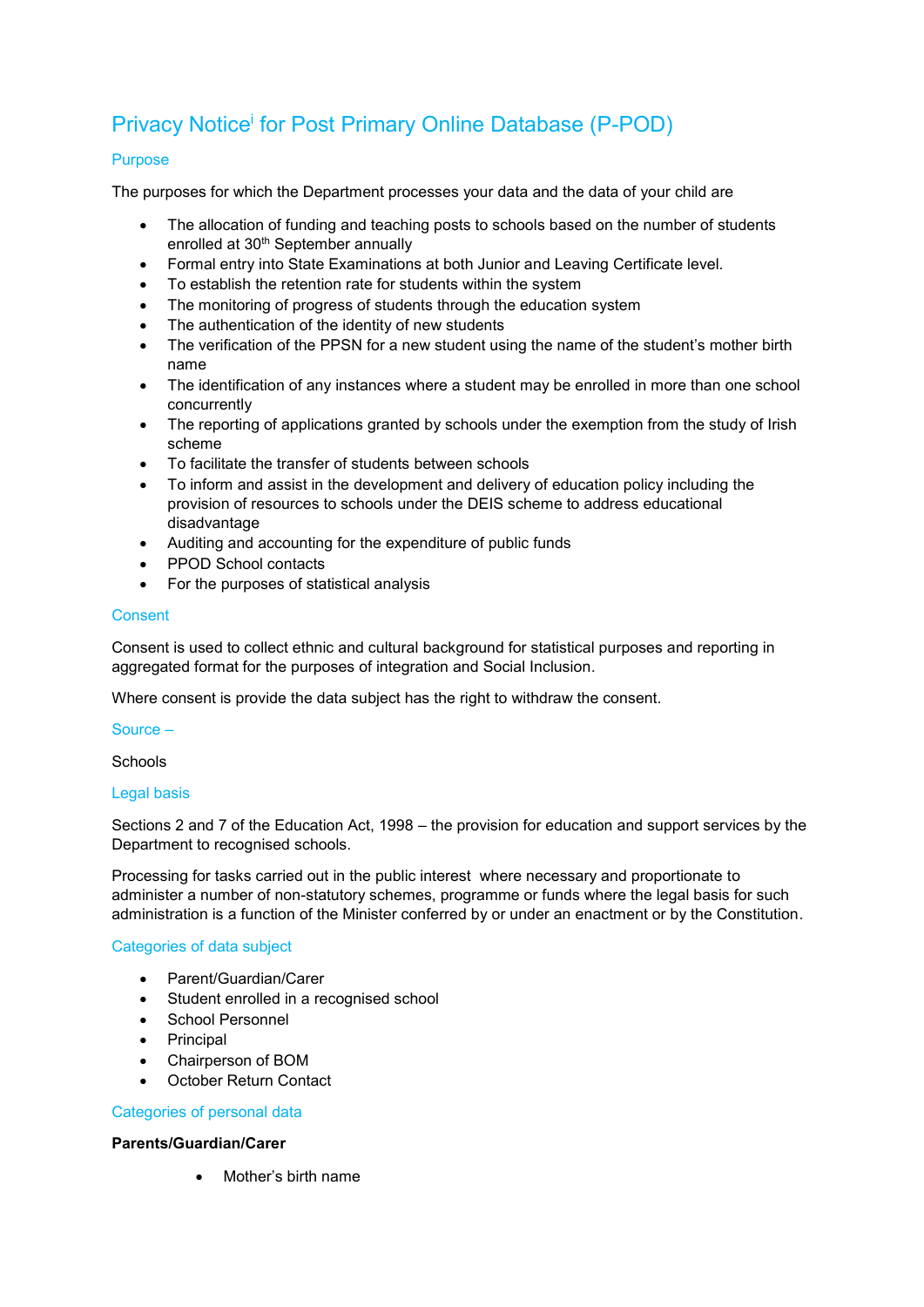## **Student**

- Personal Public Service Number (PPSN)
- Department Pupil Identity Number (DPIN)
- $\bullet$  Identity Name, DOB and gender
- Postal Address & Eircode
- Statistical fields nationality, mother tongue,
- Programme/class year

## **Principal / Chairperson of BOM / October Return Contact**

- Identity
- Address and contact details
- School details

## **Student Enrolment Data**

#### **Whether the student -**

- Boards at his/her school
- Is exempt from the study of Irish and if so the date, category and grantor of such exemption
- Is a new entrant to the education system
- Is repeating a school year and if so, the reasons why and is a short-term placement student and, if so, the duration for which he/she has been enrolled

## **Student's Course of Study -**

- The date of enrolment of the student
- The source of enrolment of the student
- Programme/class year of the student
- Class type of the student
- Student type
- Current school roll number for the student
- The former school roll number for the student, if applicable
- The early leaving date and leaving destination, if applicable
- Student's examination number, only applicable to Junior Cycle exam candidates
- Subject and subject levels which the student is studying
- The language through which the student is studying

## *Special categories data*

- Ethnic/cultural background
- Health data where Irish exemption granted on grounds of general or specific learning disability under the terms of the Exemption from the study of Irish scheme

## Further Processing

Where the Department intends to further process your data or that of your child for a purpose other than the purposes listed above, the Department will provide you prior to that further processing with information on that other purpose and with any relevant further information on the processing activity and your data protection rights.

## Recipients of the data

## *Data Sharing*

Data may be shared with the following :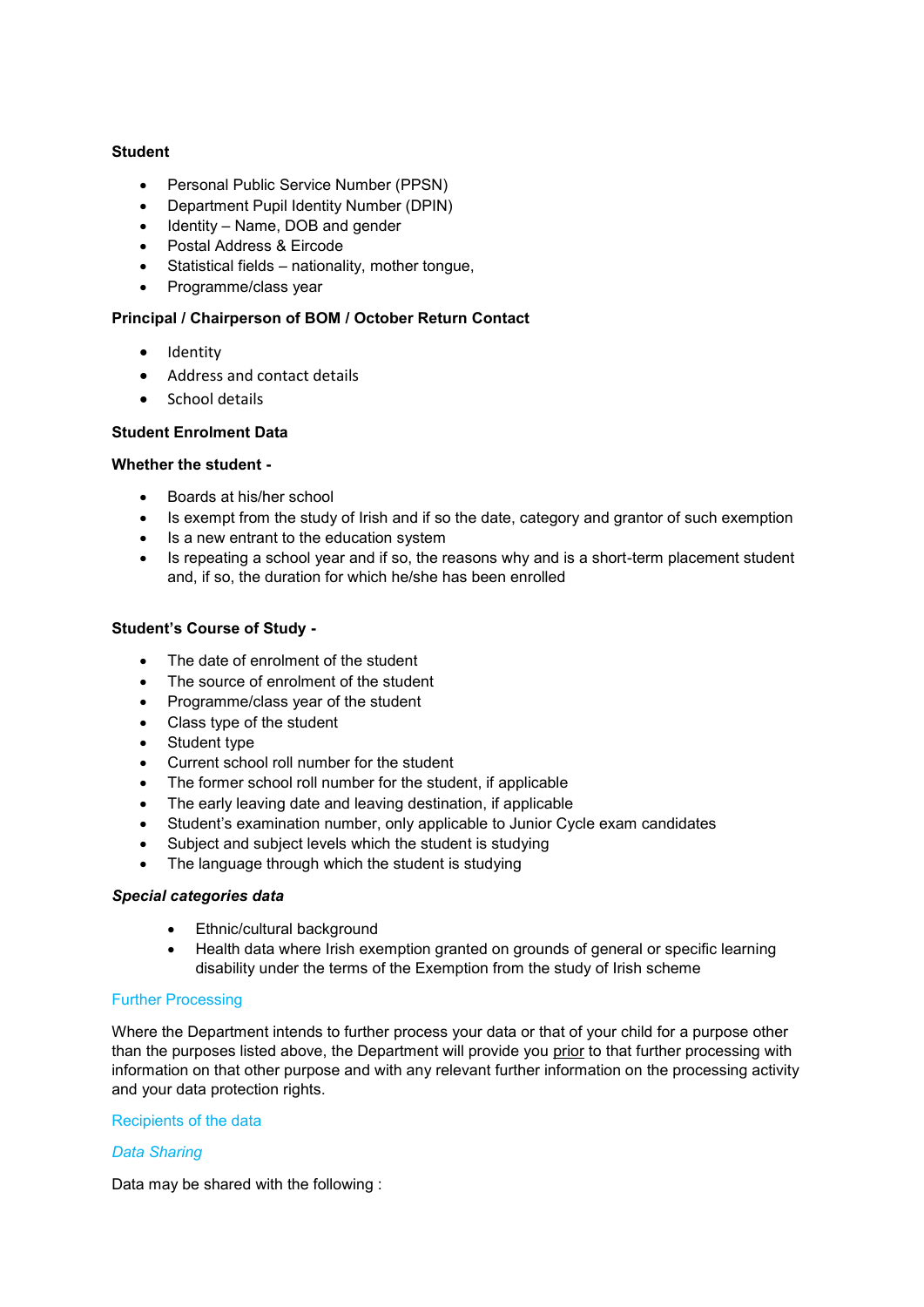- **State Examinations Commission**, for the purposes of assisting the SEC in its planning of the state examinations. The legal basis for this data-sharing is S.I. No. 373/2003 - State Examinations Commission (Establishment) Order 2003
- **Educational Research Centre**, to assist it in meeting its research requirements including some of Ireland's international research commitments. The Centre subsequently liaises with post-primary schools directly in respect of any further data it may require on individual students to assist its research. The legal basis for this data-sharing is Section 9(b) Educational research centre (establishment) order, S.I. No. 392 of 2015
- **Student Universal Support Ireland** to verify data supplied as part of the application process confirmation (i.e. either a Yes or No) is provided to SUSI that the applicants for the student grants have been returned by schools as having been enrolled in post-primary education for at least three years out of the five school years. The legal basis for this data-sharing is Section 28(5)(b) of Student Support Act 2011.
- The Department shares a limited amount of each student's personal data, including a student's PPS number with the Department of Employment Affairs & Social Protection's client service in order to authenticate the identity of each student. The legal basis for this datasharing is under section 262(6)(a) of the Social Welfare Consolidation Act 2005
- **Central Statistics Office** under section 30(1)(b) the Statistics Act, 1993 to assist with the compilation of national statistics
- **Central Applications Office** for the *Higher Education Access Route (HEAR) and Disability Access Education Route (DARE)* by way of consent from the applicants from socio-economic disadvantaged backgrounds for consideration under the HEAR access schemes confirmation (i.e. either a Yes or No) is provided to HEAR to confirm that an applicant have been returned by schools as having been enrolled in post-primary education for at least three years out of the last five years. A similar arrangement applies to DARE in respect of applicants with disabilities.

## Storage period

The retention period is age 25 years subject to review thereafter, whichever is to enable the auditing of the expenditure of public funds.

## Third Country

None of your data or that of your child will be transferred to a country outside of the European Economic Area i.e. the EU and Norway, Iceland and Liechtenstein

#### Data Subject Rights

Please follow the<https://www.education.ie/en/The-Department/Data-Protection/Information.html> for information on your right to access your data and that of your child's.

You may also exercise your right to correct your data, seek to restrict how it may be processed or object to how it may be processed. Your data or that or your child's will not be used for automated decision-making or profiling, please see [http://gdprandyou.ie/wp-content/uploads/2018/03/Rights-of-](http://gdprandyou.ie/wp-content/uploads/2018/03/Rights-of-Individuals-under-the-General-Data-Protection-Regulation.pdf)[Individuals-under-the-General-Data-Protection-Regulation.pdf](http://gdprandyou.ie/wp-content/uploads/2018/03/Rights-of-Individuals-under-the-General-Data-Protection-Regulation.pdf) for a the data Protection Commissioner's Guide to Data Subject Rights.

While you have a right to have your data or that of your child deleted the Department may not be able to agree to your request if it is less than the retention period referred to above. The Department may not be able to agree to your request for deletion also where your data is subject to the National Archives Act 1986 and no order has been made to dispose of the this category of data under that Act, see guidance from the National Archives

[http://www.nationalarchives.ie/wp](http://www.nationalarchives.ie/wp-content/uploads/2018/05/20180319GDPRNAA_GuidanceNote_1.pdf)[content/uploads/2018/05/20180319GDPRNAA\\_GuidanceNote\\_1.pdf](http://www.nationalarchives.ie/wp-content/uploads/2018/05/20180319GDPRNAA_GuidanceNote_1.pdf) .

You have the right to lodge a complaint with the Data Protection Commissioner, please see

[www.dataprotection.ie](http://www.dataprotection.ie/)